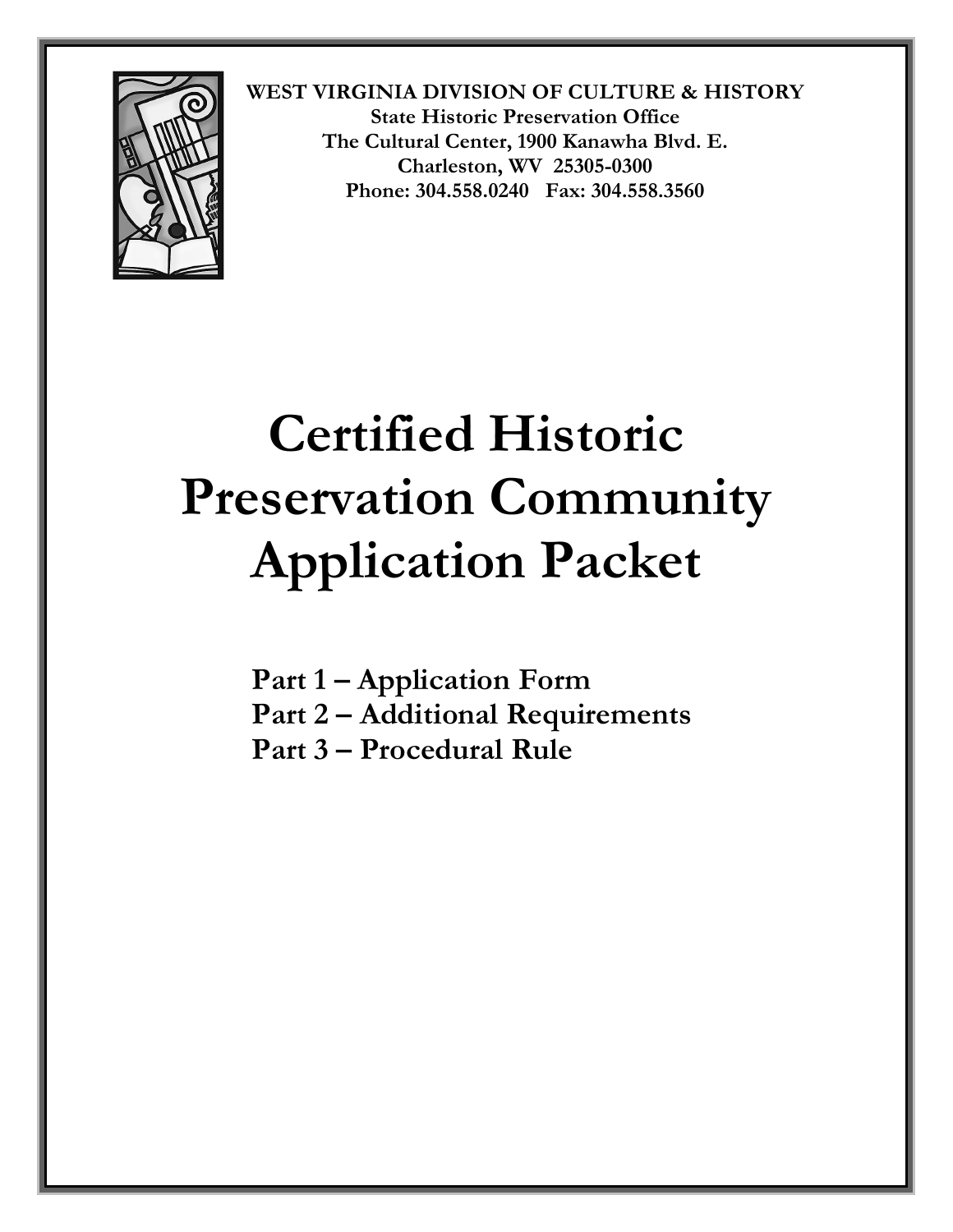

**DO NOT WRITE IN THIS SPACE** 

**Date Received: Application #:\_\_\_\_\_\_\_\_\_\_\_\_\_\_\_\_\_\_\_\_\_\_\_\_\_\_** 

# **PART 1 Certified Historic Preservation Community Application Form**

**Applicant Legal Name (Organization):** 

**Proposed jurisdiction to be recognized:** 

 **Agency of municipal or county government, or other civil jurisdiction** 

**\_\_\_\_\_\_\_\_\_\_\_\_\_\_\_\_\_\_\_\_\_\_\_\_\_\_\_\_\_\_\_\_\_\_\_\_\_\_\_\_\_\_\_\_\_\_\_\_\_\_\_\_\_** 

**\_\_\_\_\_\_\_\_\_\_\_\_\_\_\_\_\_\_\_\_\_\_\_\_\_\_\_\_\_\_\_\_\_\_\_\_\_\_\_\_\_\_\_\_\_\_\_\_\_\_\_\_\_** 

 **not-for-profit, tax exempt WV corporation** 

| Street               |     |               |  |
|----------------------|-----|---------------|--|
|                      |     |               |  |
| City                 | Zip | County        |  |
|                      |     |               |  |
| Telephone<br>(eve.): |     |               |  |
|                      |     |               |  |
|                      |     |               |  |
|                      |     | Date:________ |  |
|                      |     |               |  |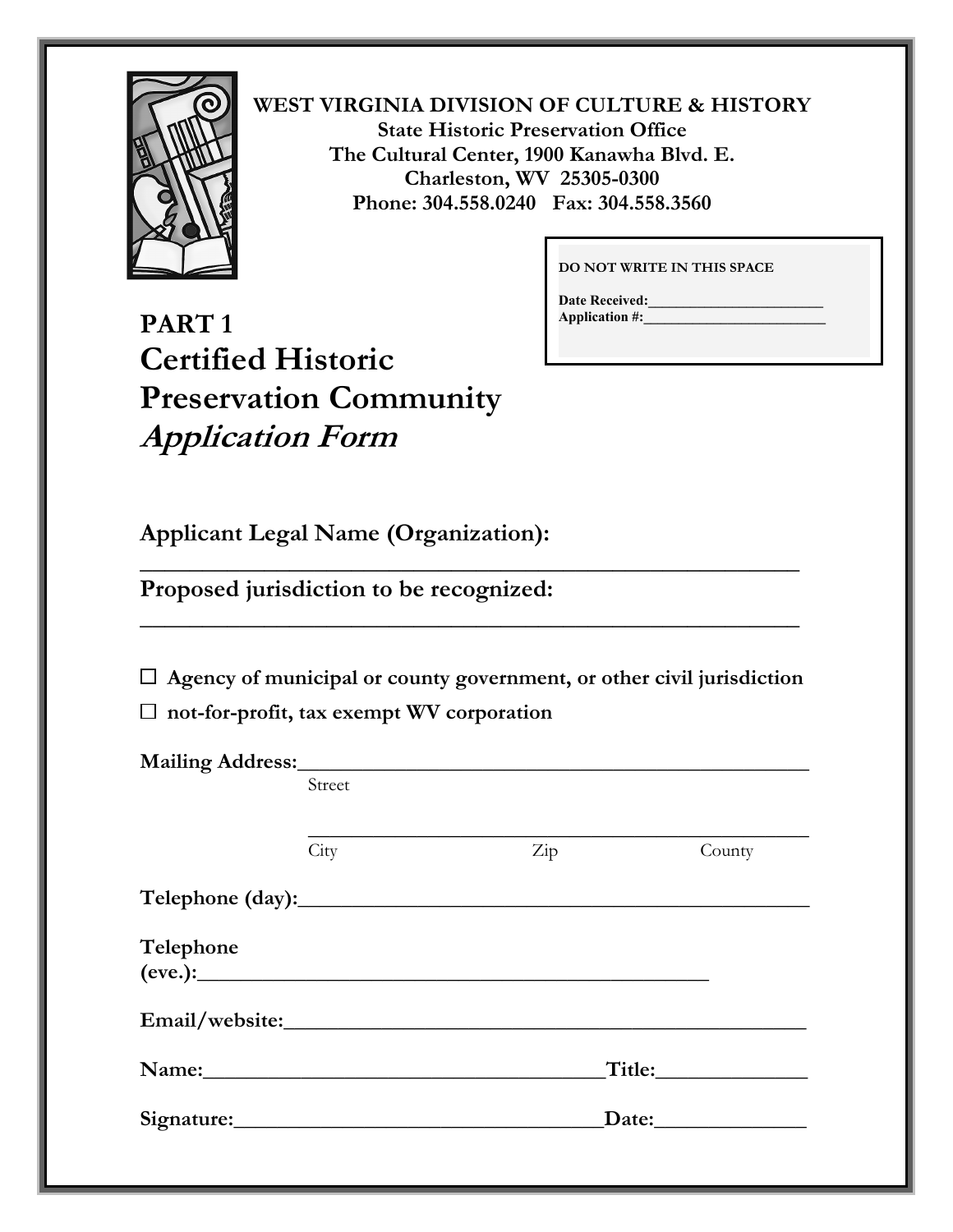

# **PART 2 Certified Historic Preservation Community Additional Requirements/Checklist**

## **Provide documentation indicating the community has: (Both Required)**

| <b>a.</b> | Supported (within the last three years) an historic preservation project that<br>promotes heritage tourism or otherwise fosters economic vitality (the project<br>must have involved a public-private partnership between government entities<br>and at least one civic association, non-profit organization, or business |
|-----------|---------------------------------------------------------------------------------------------------------------------------------------------------------------------------------------------------------------------------------------------------------------------------------------------------------------------------|
| b.        | enterprise)<br>Adopted a resolution in the last three years indicating its commitment to the<br>preservation of its heritage assets.                                                                                                                                                                                      |

### **PLEASE LABEL EACH ATTACHMENT AS FOLLOWS AND CHECK OFF HERE: (example 1.a)**

**Provide documentation which indicates at least three of the criteria below are met, including at least one from each category.** 

| Category 1:    | Discovering Heritage through Historic Places                                |
|----------------|-----------------------------------------------------------------------------|
| а.             | An ongoing, publicly available inventory of historic places OR              |
| $\mathbf{b}$ . | An active community supported museum, or interpretive facility archive, or  |
|                | local history records collection (public or private) OR                     |
| c.             | Active citizen volunteer involvement, such as a docent or guide program for |
|                | interpretation of local history and culture, or volunteer participation in  |
|                | improving the condition of heritage assets within the community OR          |
|                |                                                                             |

**\_\_\_\_\_\_ d.** Ongoing opportunities for children to learn about local heritage in the schools, either through established curriculum or a special outreach program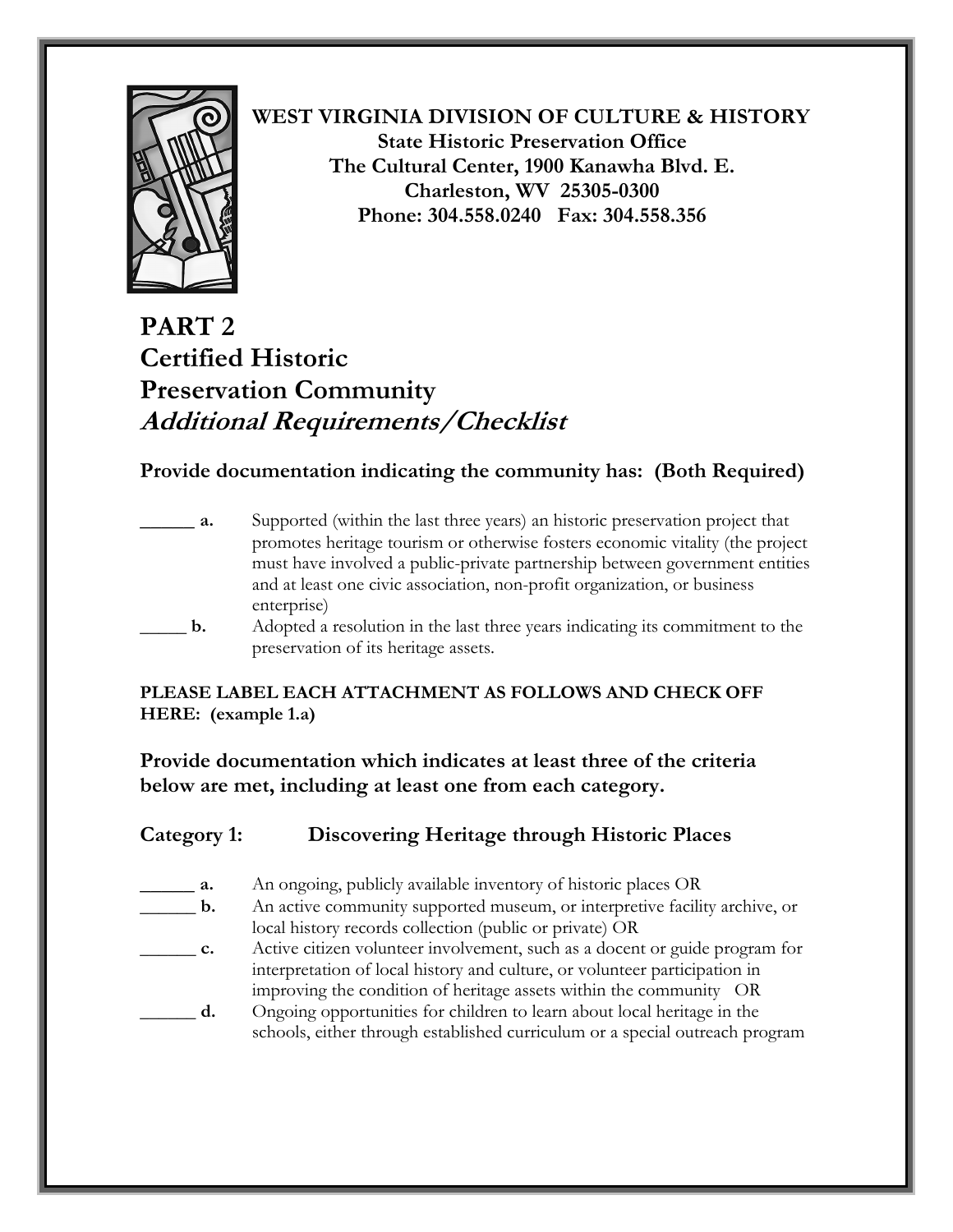

## **Category 2: Protecting Historic Resources**

- \_\_\_\_\_ **a.** An active historic landmark commission, created by the local governmental entity through an ordinance, charged with leading historic preservation activities within the community OR
- \_\_\_\_\_\_ **b.** An adopted community–wide historic preservation plan that is being implemented OR
- **\_\_\_\_\_\_ c.** An historic preservation review ordinance and volunteer or professional staff to implement it OR

## **Category 3: Promoting Historic Assets**

- **\_\_\_\_\_ a.** An active local heritage tourism program or participation in a regional program, with such promotional material as a walking/driving trail or itinerary, map of historic resources, etc OR
- \_\_\_\_\_\_ **b.** A regularly scheduled heritage observation or event. OR
- \_\_\_\_\_\_ **c.** An historic preservation awards or recognition program

**The activity that is the subject of this program has been financed with federal funds from the National Park Service, Department of the Interior. Regulations of the U.S. Department of the Interior strictly prohibit unlawful discrimination in departmental federally assisted programs on the basis of race, colr, national origin, age or handicap. Any person who believes he or she has been discriminated against in any program, activity, or facility operated by a recipient of federal assistance should write to: Office of Equal Opportunity, National Park Service, 1849 C Street, NW, Washington, D.C. 20240.**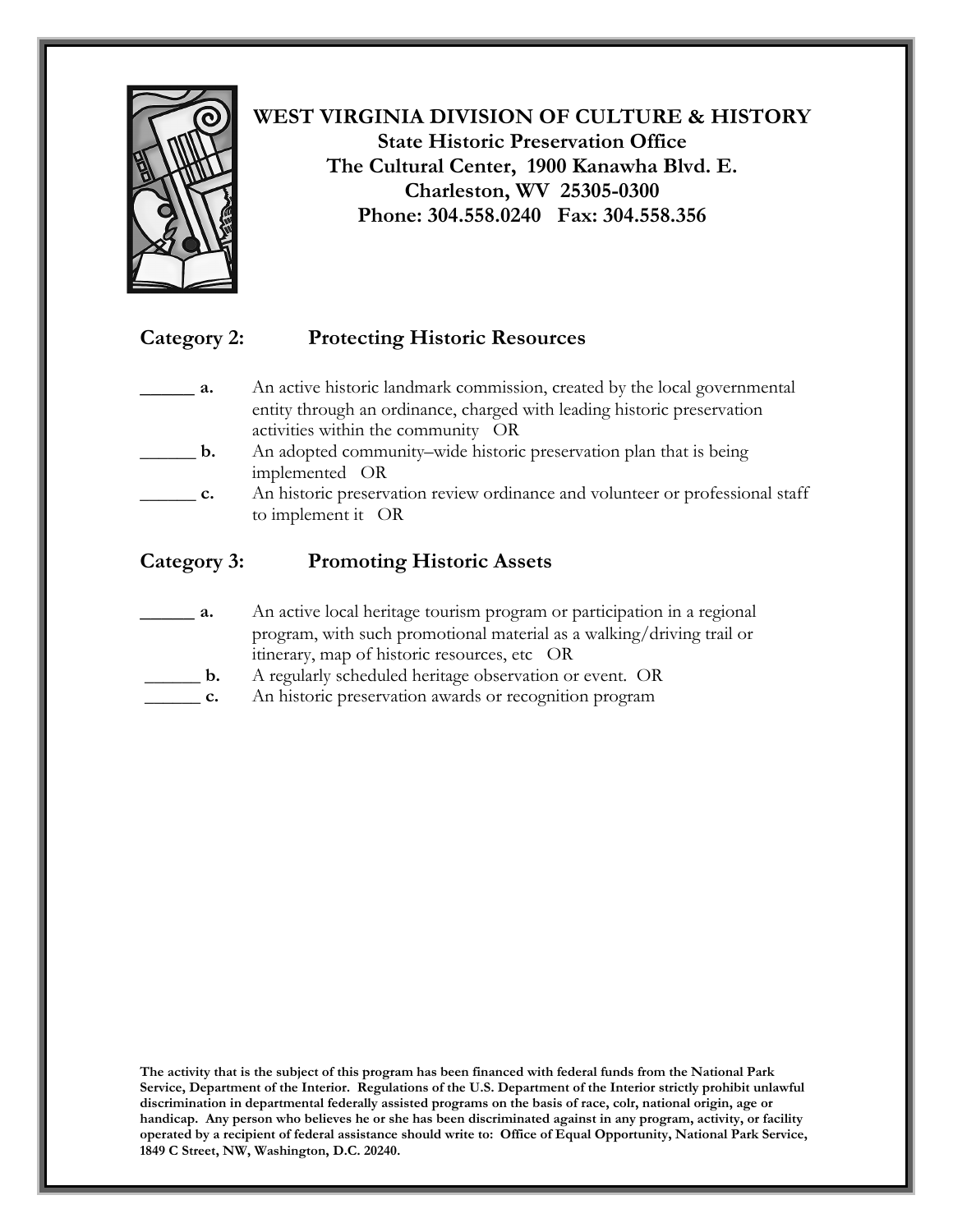# **The Certified Historic Preservation Community Program Fact Sheet**

- 1. The applications may be sent in at any time throughout the year. The application will be taken to the Archives and History Commission meeting that falls 60 days after receipt of the application.
- 2. The applications are reviewed by the State Historic Preservation Office staff for completeness and eligibility. The staff will make recommendations to the Archives and History Commission who will make the final decisions.
- 3. Applications are available at and shall be submitted to, the Director of the State Historic Preservation Office at the Division of Culture and History. They are also available on our website at [www.wvculture.org](http://www.wvculture.org/).
- 4. A community approved by the Commission to receive the designation of Certified Historic Preservation Community will be eligible to display banners, signs and other promotional devices to announce the designation.
- 5. Attached is a copy of the Legislative Rule 82 series 11 that gives additional information on the program.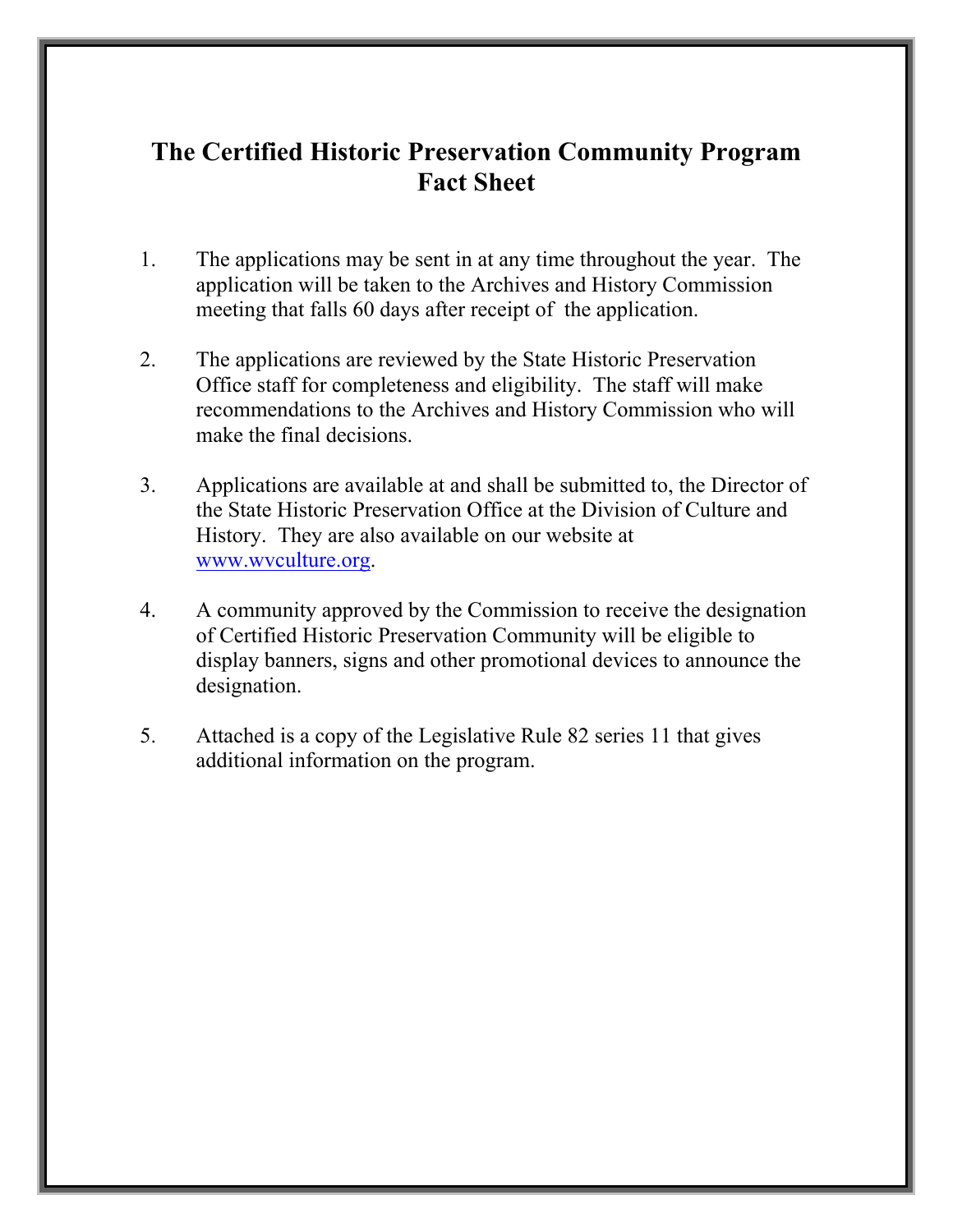#### TITLE 82 PROCEDURAL RULE DIVISION OF CULTURE AND HISTORY

#### **SERIES 11** WEST VIRGINIA CERTIFIED HISTORIC PRESERVATION COMMUNITY DESIGNATION

#### 882-11-1. General.

Scope. -- This Procedural Rule provides the administrative procedures and requirements for application by a city, town, county or other civil jurisdiction for designation as a "Certified Historic Preservation Community" under West Virginia Archives and History Commission, West Virginia Certified Historic Preservation Community Program.

Authority. - W. Va. Code §29-1-5.

Filing Date. - October 21, 2005.

Effective Date. - November 21, 2005.

#### §82-11-2. Definitions.

"Commission" means West Virginia  $2.1.$ Archives and History Commission established by W. Va. Code §29-1-5.

"Director of Historic Preservation  $2.2<sub>1</sub>$ Section and Staff" as established by W. Va. Code  $$29-1-8.$ 

2.3. "Preservation community" means that city, town, county or other civil jurisdiction making application to the program.

2.4. "required attachments" means letters of support, resolutions of governing authorities, and other documentation of fulfillment of qualification under Eligibility Requirements §82-11-3 (below).

#### §82-11-3. Eligibility Requirements.

Organizations eligible for review must be able to meet the following requirements by the application deadline:

An applicant must be one of the  $3.1.$ following:

An agency of municipal  $3.1.1.$ government, county government, or other civil jurisdiction.

3.1.2. A not-for profit, tax-exempt West Virginia corporation as defined in  $501(c)(3)$  and 501 (c)(4) of the Federal Internal Revenue Code of 1954 and as designated in compliance with §170 of that code at the time of application and prior to the release of funds.

3.2. An applicant must submit:

3.2.1. A completed and signed Certified Historic Preservation Community Designation Program Application Form, including any required attachments.

#### §82-11-4. Application Review and Evaluation.

Applications for the West Virginia  $4.1.$ Certified Historic Preservation Community Designation will be reviewed by the Director of the Historic Preservation Section and staff at the West Virginia Division of Culture and History. All applications will be forwarded to the Commission. Applications receiving a successful review will be recommended for designation as a Certified Historic Preservation Community.

4.2. The applications and recommendations of the Director of Historic Preservation Section will be reviewed, approved, amended, or rejected by a quorum of the Commission.

A Certified Historic Preservation 4.3. Community will be required to (a) have supported (within the last three years) an historic preservation project that promotes heritage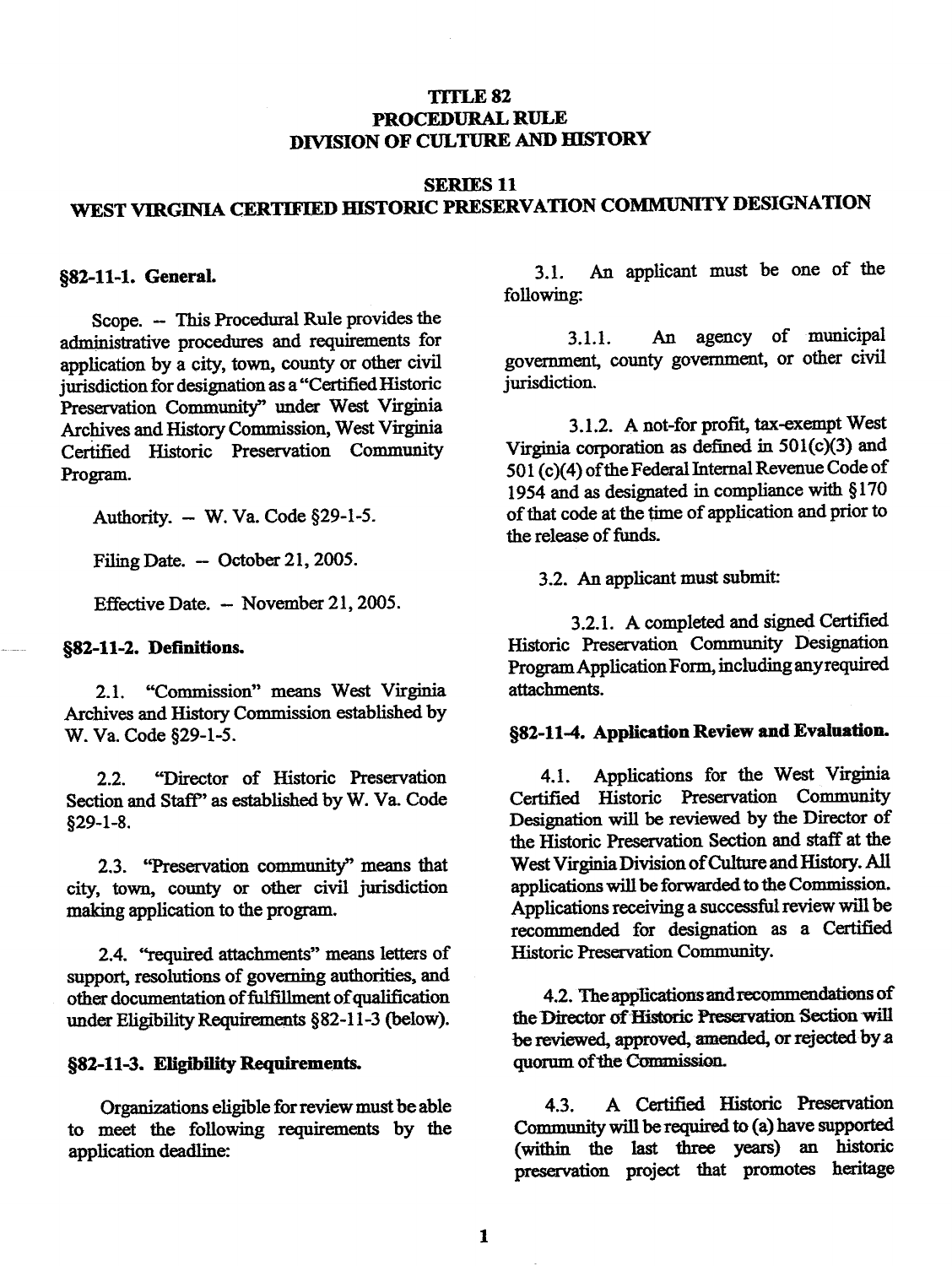tourism or otherwise fosters economic vitality (the project must have involved a public-private partnership between government entities and at least one civic association, non-profit organization, or business enterprise); and (b) have adopted (within the last three years) a resolution indicating its commitment to the preservation of its heritage assets

4.4. The community will be evaluated and required to meet at least three of the criteria below, including at least one from each category:

Category 1: Discovering Heritage through **Historic Places** 

An ongoing, publicly available я. inventory of historic places.

An active community supported  $\mathbf{h}$ museum, or interpretive facility archive, or local history records collection (public or private).

c. Active citizen volunteer involvement, such as a docent or guide program for interpretation of local history and culture, or volunteer participation in improving the condition of heritage assets within the community.

d. Ongoing opportunities for children to learn about local heritage in the schools, either through established curriculum or a special outreach program.

Category 2: Protecting Historic Resources

An active historic landmark  $\mathbf{a}$ commission, created by the local governmental entity through an ordinance, charged with leading historic preservation activities within the community.

b. An adopted community-wide historic preservation plan that is being implemented.

An historic preservation review  $\mathbf{c}$ . ordinance and volunteer or professional staff to implement it.

Category 3: Promoting Historic Assets

An active local heritage tourism  $a_{-}$ program or participation in a regional program. with such promotional material as a walking/driving trail or itinerary, map of historic resources, etc.

A regularly scheduled heritage  $h_{\cdot}$ observation or event.

c. An historic preservation awards or recognition program.

4.5. Applications are available at, and shall be submitted to the Director of the Historic Preservation Section at the West Virginia Division of Culture and History.

4.6. Deadlines for submittal of completed applications shall be 60 days before any scheduled meeting of the WV Archives and History Commission.

#### §82-11-5. Appeals.

5.1. General. Any applicant denied the Certified Historic Preservation Community Designation under the provisions of this rule may appeal to the Commission by writing to the Director of Historic Preservation, requesting that the application be reconsidered. The letter of appeal must be received no later than sixty days after notice of denial.

5.2. Limited Consideration. Appeals will be considered only if the applicant can document specific examples that demonstrate that the application was misinterpreted or improperly reviewed.

5.3. Appeal Process. The Director of Historic Preservation will review the letter of appeal and submit it with the original application to the Commission for consideration at their next regular meeting. The Commission will review the appeal and act on it during that meeting. The Director of Historic Preservation shall notify the applicant within ten days of the decision of the Commission.

5.4. New Materials and New Requests. If an applicant appeals a denial and submits new